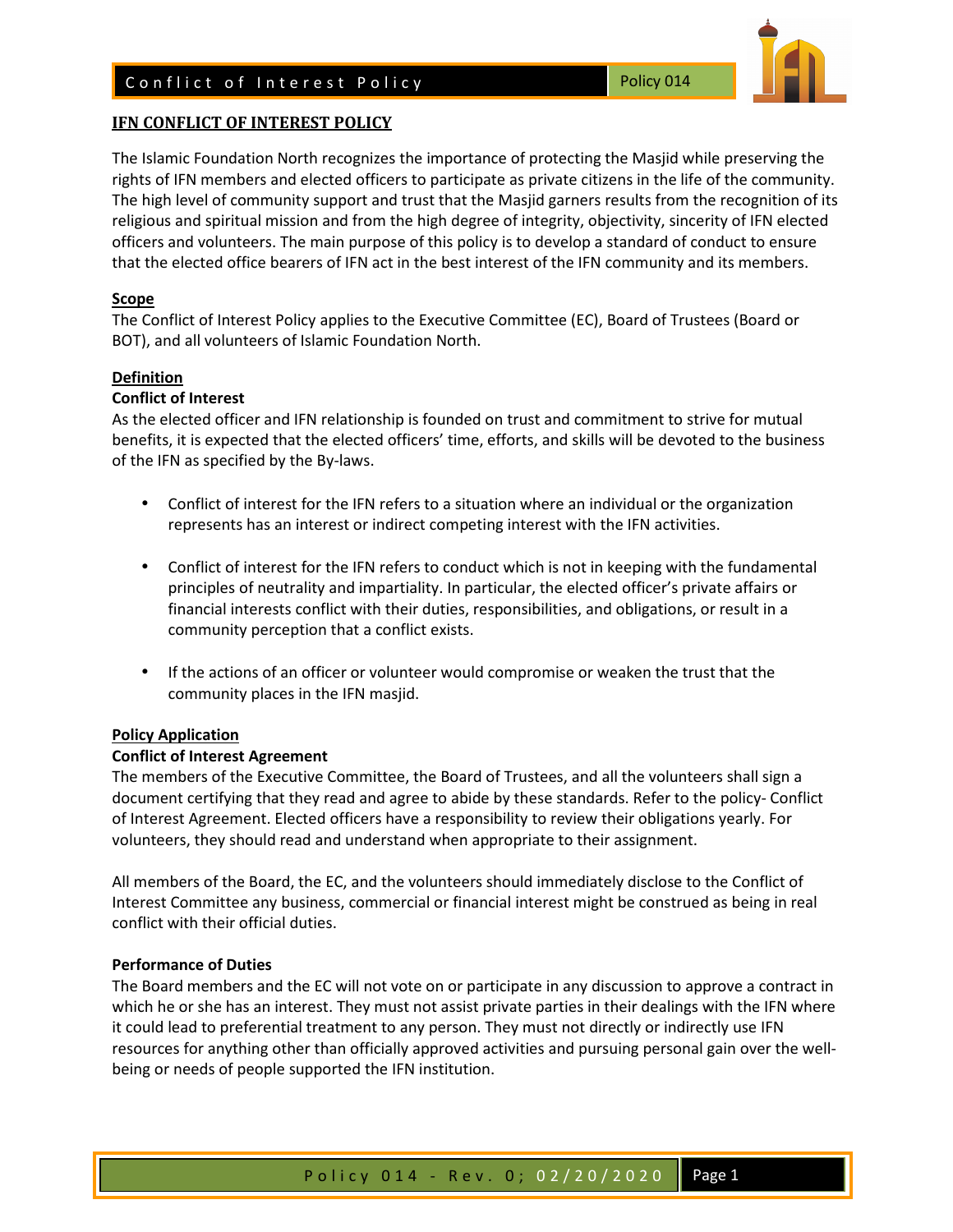# Conflict of Interest Policy November 2014



#### **Gifts**

The elected officers and volunteers must avoid the act of favoritism in all their dealings on behalf of the IFN masjid and not accept personal gifts from those doing business or seeking business with the IFN.

# **Financial**

The elected officers and volunteers must not commit the IFN to any unnecessary expenditure or other liabilities and should make sure that all financial commitments are approved according to the by-laws and guidelines in the institution's constitution.

## **Vendor Relationships**

The elected officers and volunteers will not sell goods on the IFN premises, unless approved by the concerned officers. Goods and services shall not be purchased from a volunteer or relative of an officer without consultation with applicable IFN by-laws and a determination made as to whether the correct processes were undertaken in the decision making process.

# **Breach of Conflict of Interest**

The elected officers who fail to comply with these standards during their tenure will subject to such appropriate measures as may be determined by the conflict of interest policy committee including dismissal from the institution.

# **Reservation of Rights and Responsibility**

If an officer failed to disclose a conflict or an interest according to this policy, the institution reserves all rights it may have to deal with the contract, conflict, or an individual involved. The Board is responsible for maintaining, monitoring, and revising this policy. Members of the conflict of interest committee are responsible for applying and implementing this policy at IFN.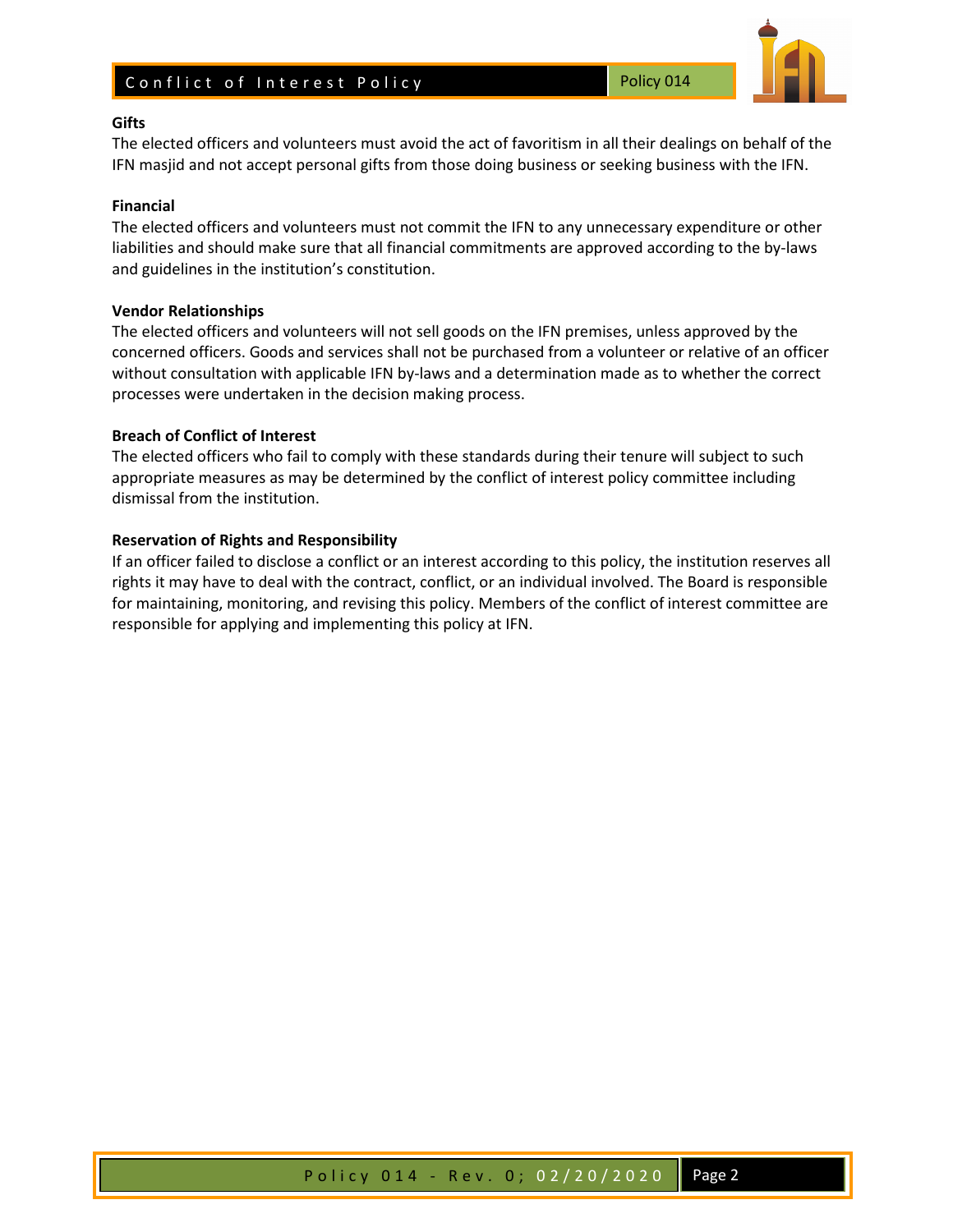

# **IFN CONFLICT OF INTEREST POLICY AGREEMENT**

#### **Purpose**

The Conflict of Interest Policy outlines the parameters of conflict of interest for the Board of Trustees and the Executive Committee and all the volunteers of Islamic Foundation North.

#### **Philosophy**

The elected officers of Islamic Foundation North are expected to adhere to the highest standards of personal and religious integrity and shall protect the interests of the institution. Personal gain shall not conflict with official duty at IFN.

#### **Responsibility**

The Board of Trustees are responsible for final decisions on any potential or actual conflicts of interest. The conflict of interest committee is responsible for presenting a recommendation on any potential or actual conflict to the Board of Trustees. Officers are responsible for declaring any potential or actual conflict of interest.

#### **Guidelines**

- 1. If a conflict exists because of an officer's personal interest related in a matter, the officers shall advise the Board of Trustees immediately.
- 2. An officer shall be considered to have potential conflict of interest where he or she has a direct or indirect financial interest in a matter involving the IFN and where the elected officer could influence or appear to be able to influence any decision by the IFN.
- 3. The Board, the Executive Committee and all the volunteers are not prevented from selling goods or providing services to the IFN provided this activity is consistent with generally accepted competitive commercial practices.

Signature: \_\_\_\_\_\_\_\_\_\_\_\_\_\_\_\_\_\_\_\_\_\_\_\_\_\_\_\_\_\_\_\_\_\_\_\_\_\_\_\_\_\_\_\_\_\_\_ Date: \_\_\_\_\_\_\_\_\_\_\_\_\_\_\_\_\_\_

Print Name: \_\_\_\_\_\_\_\_\_\_\_\_\_\_\_\_\_\_\_\_\_\_\_\_\_\_\_\_\_\_\_\_\_\_\_\_\_\_\_\_\_\_\_\_\_\_\_\_\_\_\_\_\_